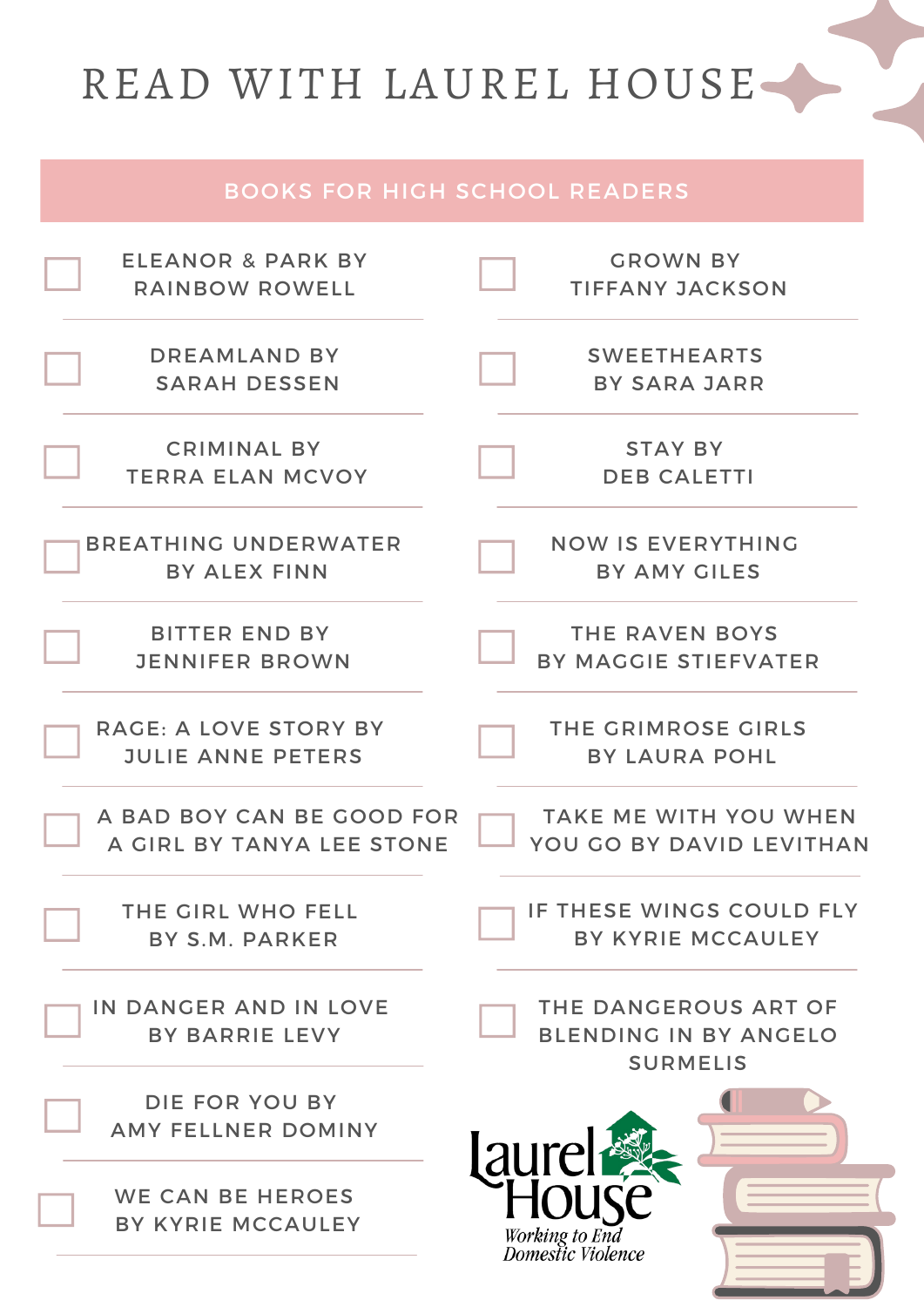#### BOOKS FOR MIDDLE - HIGH SCHOOL READERS

| <b>TRULY MADLY DEADLY</b>                           | <b>BAD ROMANCE</b>            |
|-----------------------------------------------------|-------------------------------|
| BY HANNAH JAYNE                                     | BY HEATHER DEMETRIOS          |
| <b>STAYING FAT FOR SARAH</b>                        | <b>DEAR HEARTBREAK</b>        |
| BRYNES BY CHRIS CRUTCHER                            | BY HEATHER DEMETRIOS          |
| <b>BREAKING BEAUTIFUL</b>                           | <b>JUST LISTEN</b>            |
| <b>BY JENNIFER WOLF</b>                             | <b>BY SARAH DESSEN</b>        |
| LILY AND TAYLOR                                     | <b>CRUSH</b>                  |
| <b>BY ELISE MOSER</b>                               | BY EVE AINSOWRTH              |
| <b>SOME GIRLS ARE</b>                               | THE PLACE I'VE CRIED IN       |
| BY COURNEY SUMMERS                                  | <b>PUBLIC BY HOLLY BOURNE</b> |
| <b>INEXCUSABLE</b>                                  | <b>ASKING FOR IT</b>          |
| <b>BY CHRIS LYNCH</b>                               | <b>BY SHANNON KENNEDY</b>     |
| <b>SPEAK BY</b>                                     | <b>FINGERPRINTS</b>           |
| LAURIE HALSE ANDERSON                               | BY SUZANNE CASAMENTO          |
| <b>BUT I LOVE HIM</b>                               | PIECES OF US                  |
| BY AMANDA GRACE                                     | <b>BY MAGGIE GELBWASSER</b>   |
| UNTIL IT HURTS TO STOP                              | <b>LESLIE'S JOURNAL</b>       |
| BY JENNIFER HUBBARD                                 | <b>BY ALLAN STRATTON</b>      |
| <b>ALWAYS FOREVER MAYBE</b><br>BY ANICA MROSE RISSI |                               |
| <b>WHAT KIND OF GIRL</b>                            | Working to End                |
| BY ALYSSA SHEINMEL                                  | Domestic Violence             |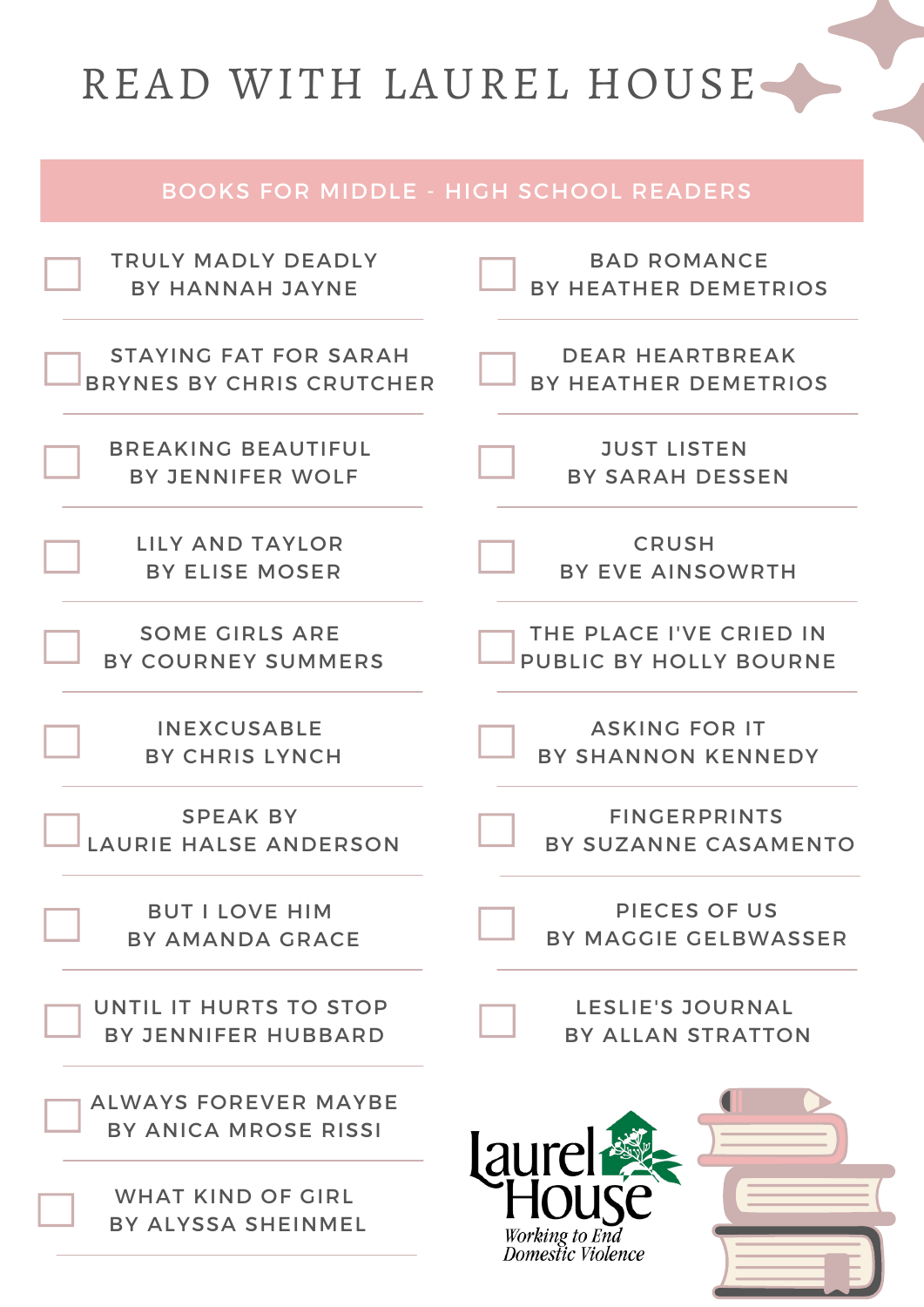#### BOOKS FOR ADULT READERS

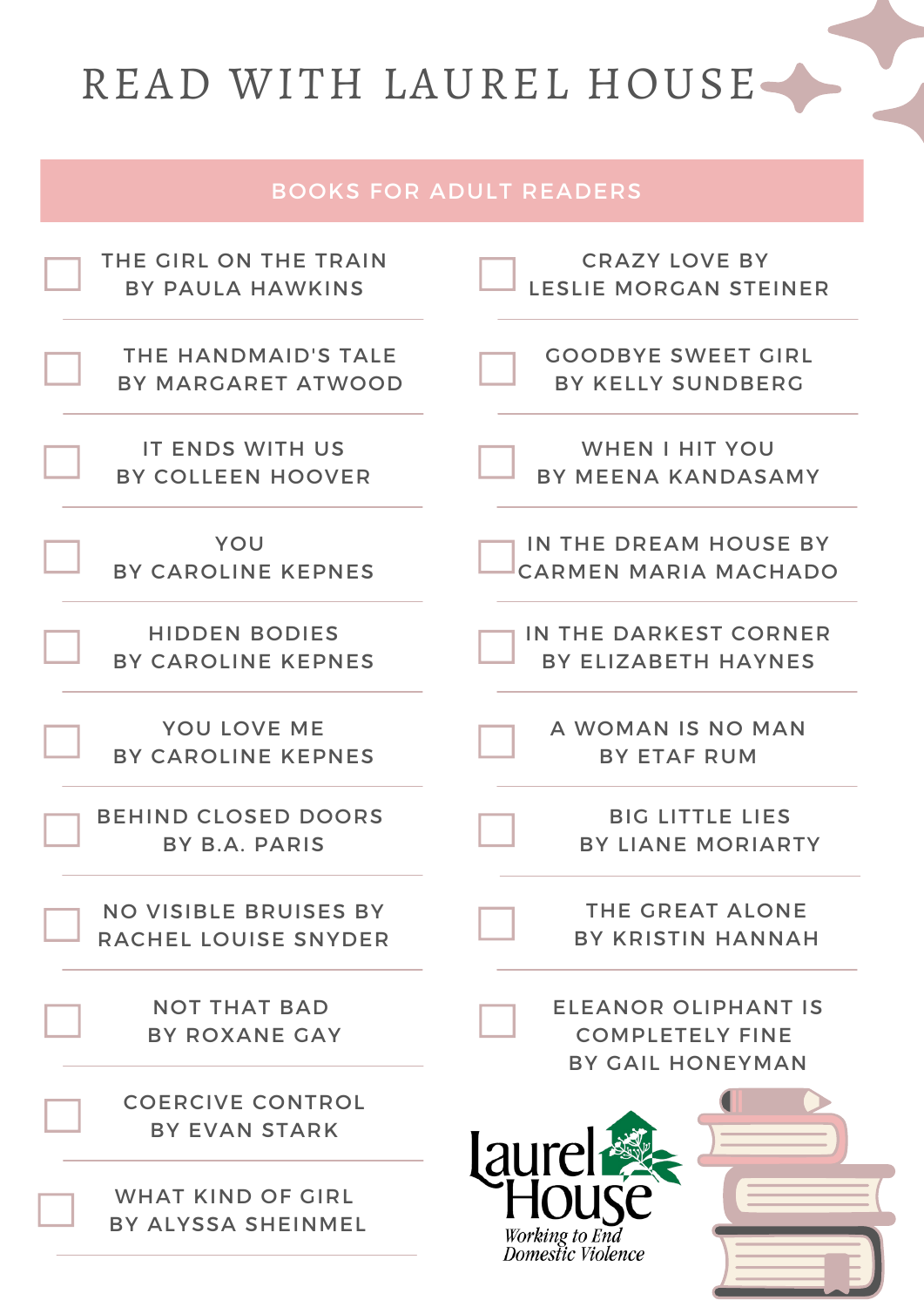#### BOOKS FOR ADULT READERS

| <b>SAFE HAVEN</b>                                     | <b>EDUCATED</b>                                                       |
|-------------------------------------------------------|-----------------------------------------------------------------------|
| BY NICHOLAS SPARKS                                    | BY TARA WESTOVER                                                      |
| WHY DOES HE DO THAT?                                  | A STRANGER IN THE                                                     |
| <b>BY LUNDY BANCROFT</b>                              | HOUSE BY SHARI LAPENA                                                 |
| <b>PURPLE HIBISCUS BY</b>                             | THE LAST FLIGHT                                                       |
| CHIMAMANDA NGOZI ADICHIE                              | <b>BY JULIE CLARK</b>                                                 |
| <b>WHERE THE CRAWDADS SING</b>                        | MY SISTER. THE SERIAL KILLER                                          |
| <b>BY DELIA OWENS</b>                                 | BY OYINKAN BRAITHWAITE                                                |
| <b>SECRETS OF EDEN</b>                                | THE GLASS CASTLE                                                      |
| <b>BY CHRIS BOHJALIAN</b>                             | <b>BY JEANETTE WALLS</b>                                              |
| <b>PICTURE PERFECT</b>                                | THE FLATSHARE                                                         |
| <b>BY JODI PICOULT</b>                                | BY BETH O'LEARY                                                       |
| THE COLOR PURPLE                                      | <b>ROOM</b>                                                           |
| <b>BY ALICE WALKER</b>                                | <b>BY EMMA DONOGHUE</b>                                               |
| <b>SPLIT</b>                                          | THE VANISHING HALF                                                    |
| <b>BY SWATI AVASTHI</b>                               | <b>BY BRIT BENNETT</b>                                                |
| THIS CHARMING MAN<br><b>BY MARIAN KEYES</b>           | THE SEVEN HUSBANDS OF<br><b>EVELYN HUGO</b><br>BY TAYLOR JENKINS REID |
| THE LAST MRS PARRISH<br>BY LIV CONSTANTINE            |                                                                       |
| <b>INTO THE DARKEST CORNER</b><br>BY ELIZABETH HAYNES | Working to End<br>Domestic Violence                                   |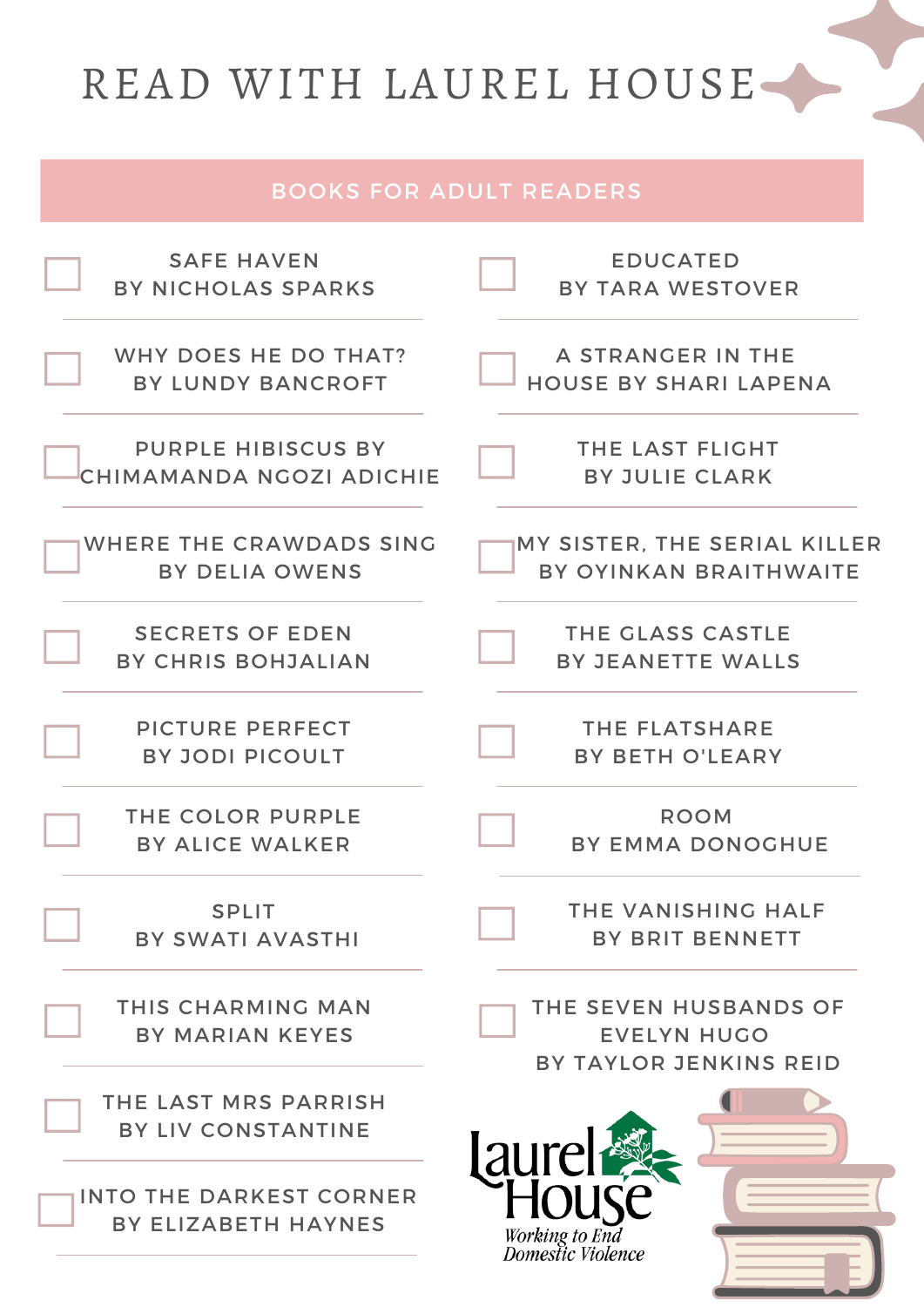### BOOKS FOR CHILD READERS ON FEELINGS/ EMOTIONS

| <b>HEAR MY ROAR</b>                                                    | <b>NO MORE SECRETS FOR ME</b>                                                       |
|------------------------------------------------------------------------|-------------------------------------------------------------------------------------|
| <b>BY GILLIAN WATTS</b>                                                | BY ORALEE WACHTER                                                                   |
| SOMETIMES I'M SCARED                                                   | DO YOU HAVE A SECRET? BY                                                            |
| BY JANE ANNUNZIATA                                                     | <b>JENNIFER MOORE-MALLINOS</b>                                                      |
| THE INVISIBLE STRING                                                   | <b>HEALING DAYS</b>                                                                 |
| <b>BY PATRICE KARST</b>                                                | BY SUSAN FARBER STRAUS                                                              |
| LOVE YOU FOREVER                                                       | YOUR BODY BELONGS TO YOU                                                            |
| <b>BY ROBERT MUNSCH</b>                                                | BY CORNELIA MAUDE SPELMAN                                                           |
| <b>NO MATTER WHAT</b>                                                  | <b>IT'S MY BODY</b>                                                                 |
| <b>BY DEBI GLIORI</b>                                                  | <b>BY LORY FREEMAN</b>                                                              |
| LLAMA LLAMA MISSES MAMA                                                | THE RIGHT TOUCH                                                                     |
| BY ANNA DEWDNEY                                                        | <b>BY SANDY KLEVEN</b>                                                              |
| <b>I BELIEVE YOU</b>                                                   | <b>DOUBLE DIP FEELINGS</b>                                                          |
| <b>BY EMILY PEARSON</b>                                                | BY BARBARA CAIN                                                                     |
| RACHEL AND THE UPSIDE<br><b>DOWN HEART</b><br><b>BY EILEEN DOUGLAS</b> | <b>HAVE YOU FILLED A BUCKET</b><br><b>TODAY? BY CAROL MCCLOUD</b>                   |
| THE SADDEST TIME<br><b>BY NORMA SIMON</b>                              | I SAID NO! A KID-TO-KID<br><b>GUIDE ON PRIVATE PARTS</b><br><b>BY KIMBERLY KING</b> |
| <b>WHEN I MISS YOU BY</b><br>CORNEILA MAUDE SPELMAN                    |                                                                                     |
| LITTLE MONKEY'S ONE SAFE                                               | Working to End                                                                      |
| PLACE BY RICHARD EDWARDS                                               | Domestic Violence                                                                   |